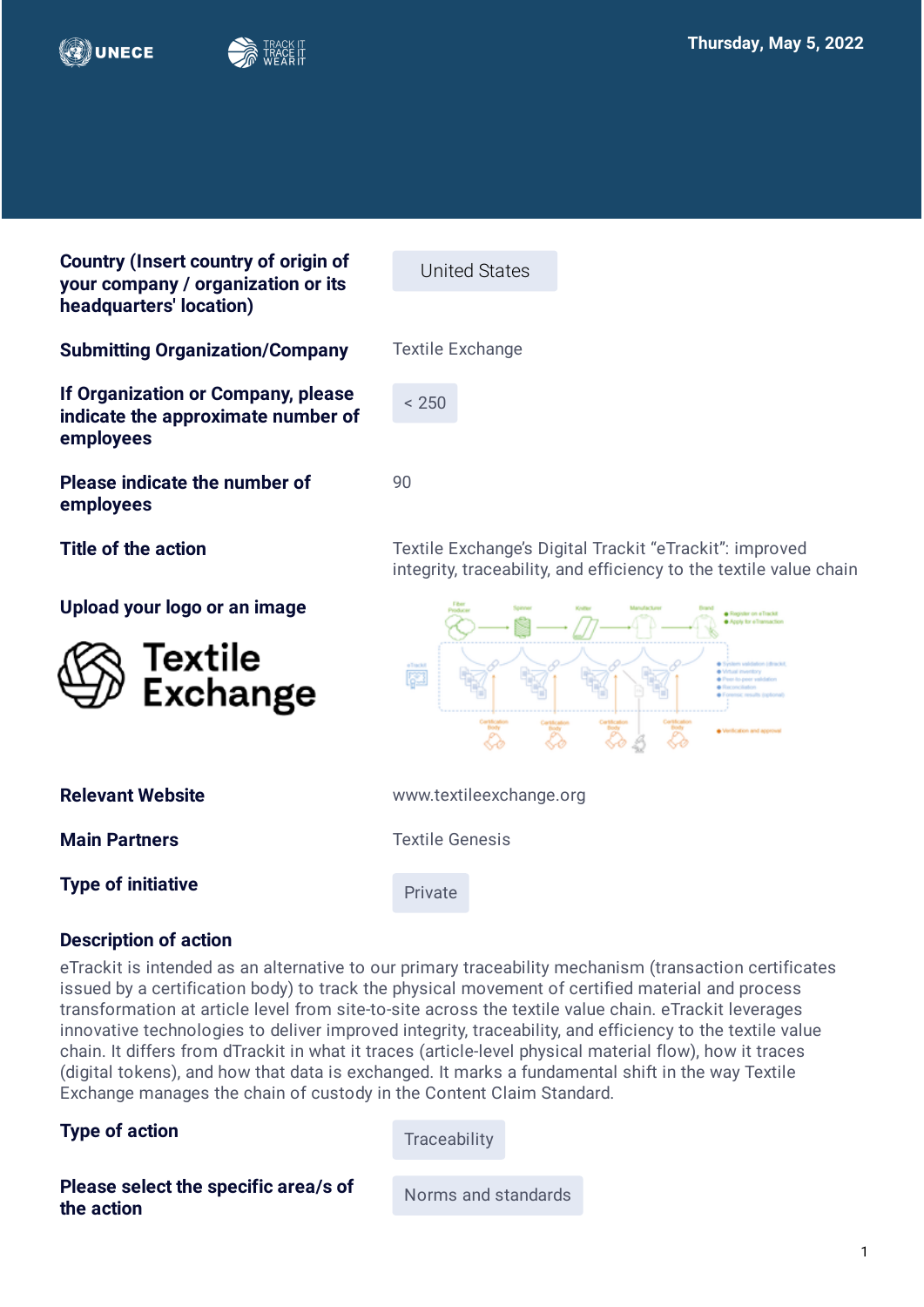#### **Scope of the action, including a description of the value chain processes that are covered**

Objective (max 200 words): The objectives of eTrackit are: Reduce the lead time of certification data life cycle; Reduce manual handling of data; Increase the integrity of the chain of custody to deliver provenance and impact; Track the flow of physical material at the article level throughout the value chain; Prevent fraud by creating a closed-loop value chain coupled with peer-to-peer validation; Integrate physical material authentication with site and transaction verification.

Commitments (max 200 words): The aim of the project is offer end-to-end physical movement traceability (from fiber production, spinning, knitting, manufacturing and distribution) at article level using tokens to all organizations certified to Textile Exchange standards by end of 2023.

Value Chain Scope: Certified organizations will still need to apply for scope certification with certification bodies as eTrackit operates only at the transaction level. To use eTrackit, certified organizations will need to register themselves and their sites on the eTrackit system. Registered sites are validated against their permissible scope (derived from dTrackit) automatically by the system and passed to certification bodies for verification and approval. Once sites are registered, certified organizations can apply for eTransactions, which the system will validate against the permissible scope (derived from dTrackit), available inventory, as well as conformance to content and standard requirements. Validated eTransactions are then passed to certification bodies for verification and approval. With the approval of eTransactions, the system will draw from the virtual inventory of the seller and move it to the buyer. The buyer will further need to accept the inventory to complete the peer-to-peer validation. The virtual inventory coupled with the peer-to-peer validation ensures that certified volume is always zero-sum within the value chain.

## **Timeframe and/or milestones for the action**

• Target pilot completion : Q2 2022

• Estimated commercial release: Q1 2023

## **Reference instruments and sources used**

Textile Exchange standards, policies and guidelines including: <https://textileexchange.org/wp-content/uploads/2020/08/TE-201-V2021.5-Document-List-Public.pdf>